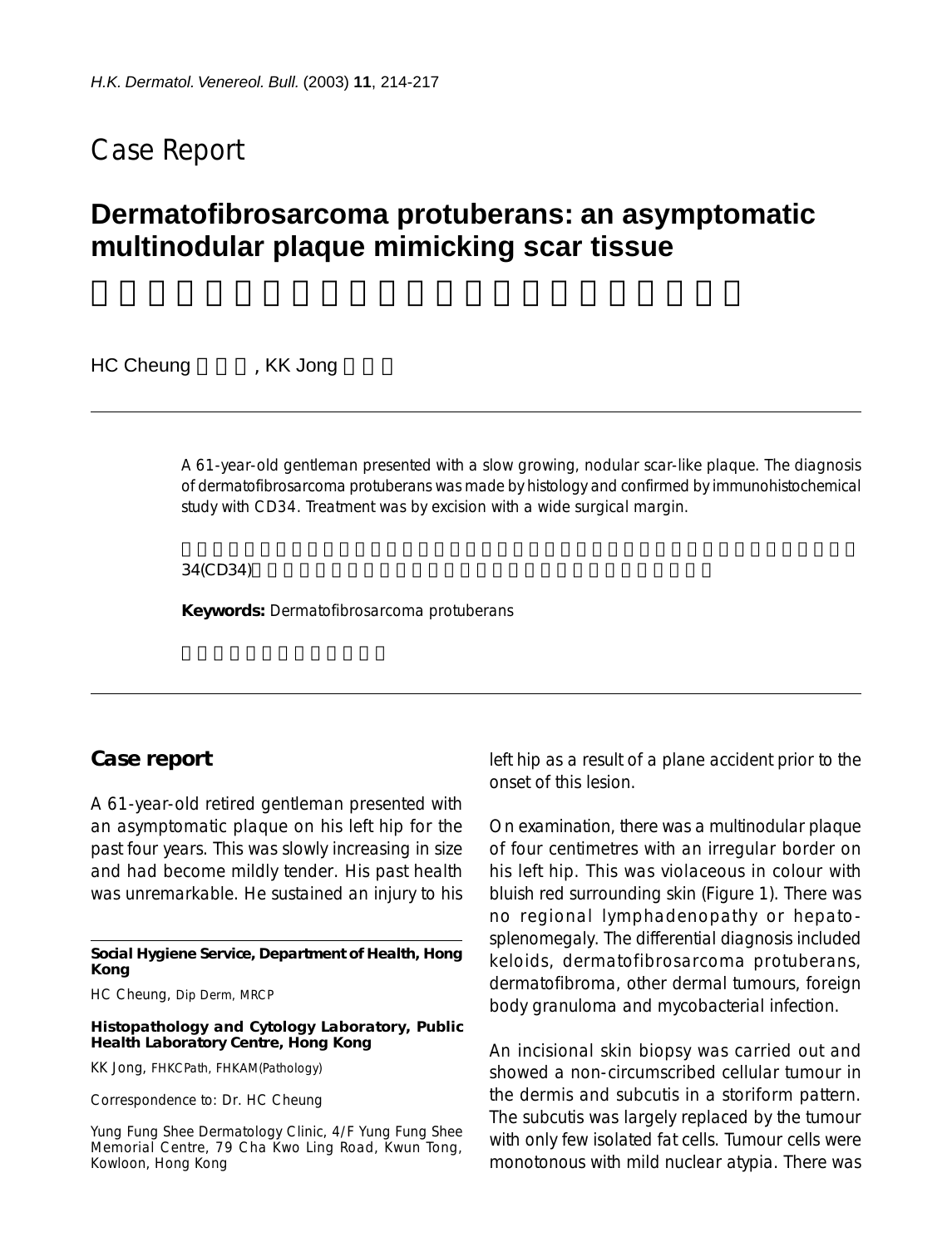no definite mitosis or high grade sarcoma (Figure 2). An immunohistochemical study showed that the tumour cells were strongly positive for CD34 (Figure 3). The features were compatible with dermatofibrosarcoma protuberans (DFSP). The tumour was excised with a wide margin.

### **Discussion**

Dermatofibrosarcoma protuberans was first described by Darier and Ferrand in 1924 and named by Hoffman one year later.<sup>1</sup> It is a locally invasive tumour arising in the dermis from



**Figure 1.** A multinodular scar-like plaque on the left hip.



cells and mild nuclear atypia.

**Figure 2.** A storiform pattern with monotonous tumour **Figure 3.** Immunohistochemical staining strongly positive for CD34.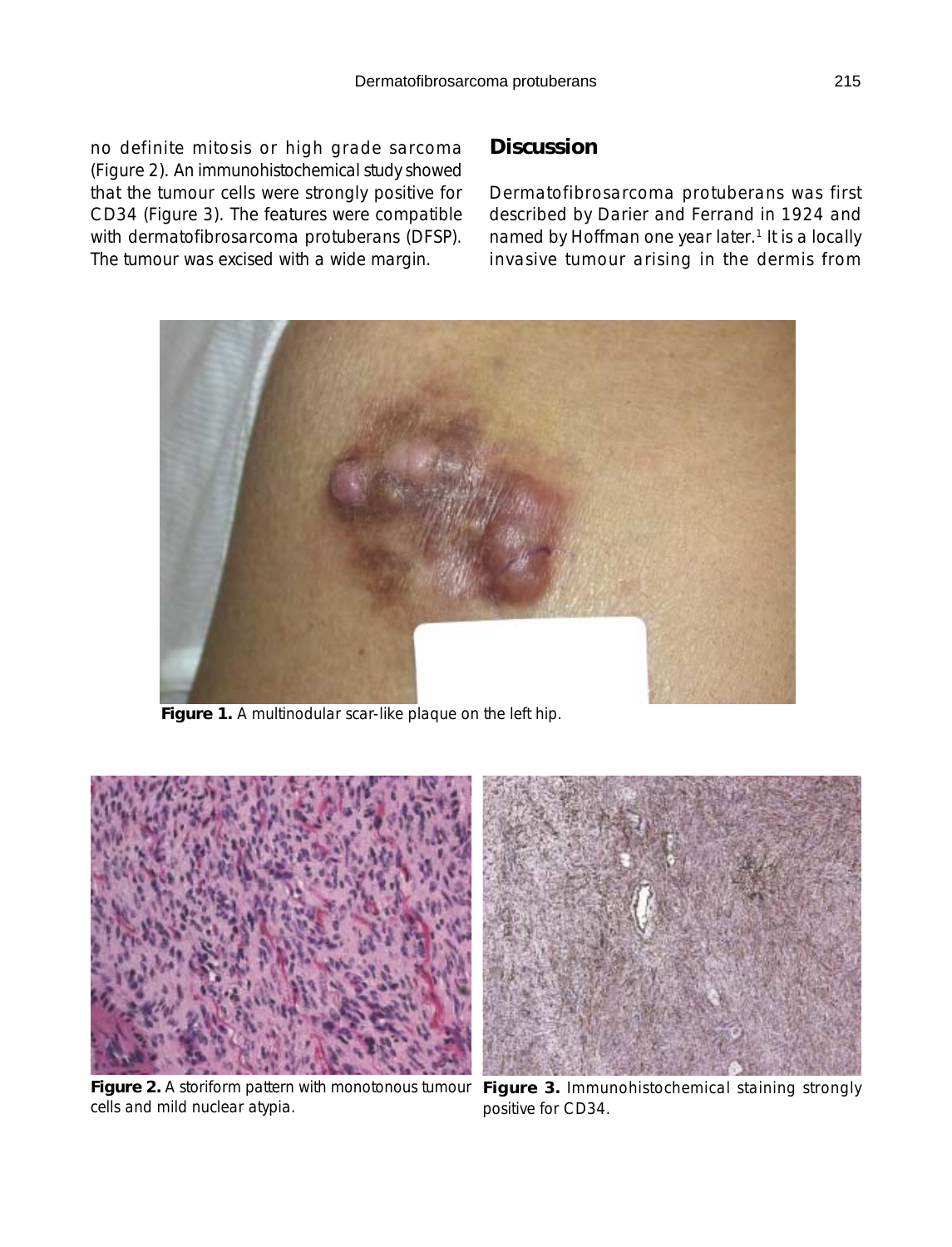fibroblasts. It accounts for 0.1% of all cutaneous malignancies and 1% of all soft tissue sarcoma. The incidence ranges from 0.8-5 cases per million persons per year. $2,3$  It is most commonly found in the 20-50 years age group and there is slight male predominance. The tumour is usually found on the trunk and proximal extremities. Precipitating factors including trauma, vaccination site, surgical and burnt scar, and arsenic exposure were reported. Pregnancy causes an accelerated growth of this tumour and is believed to be caused by an elevated level of platelet derived growth factor (PDGF) and the increased levels of progesterone through binding to progesterone receptors.

At the cytogenetic level, reciprocal translocation,  $t(17;22)(q22;q13)$  or supernumerary ring chromosome from translocation r(17;22) are found in 92% of all cases. As a result, there is a fusion of the two genes, collagen type 1 alpha 1 (COL1A1) and platelet derived growth factor B chain (PDGFB), related to the formation of type 1 collagen and platelet derived growth factor respectively. The breakpoint localisation in PDGFB was found to be remarkably constant, placing exon 2 under the control of the COL1A1 promotor. In contrast, the COL1A1 breakpoint was found to be variably located within exons of the alpha-helical coding region (exons 6-49). It has been proposed that PDGFB acts as a mitogen in DFSP cells by autocrine stimulation of the PDGF receptor.

Clinically, DFSP usually presents as a solitary or multiple nodules arising in an indurated plaque with an irregular outline. It ranges from 0.5 to 10 centimetres in diameter and is brown or bluish red in colour. There is a blue or reddish discoloration of the surrounding skin. The lesion is asymptomatic in the early stage but patient may experience pain or tenderness later. There is a variant known as Bednar tumour. This is usually found in Black people and is characterised by the

presence of melanin. It accounts for up to 5% of all cases.

The histopathology of this tumour is divided into the plaque and nodular stage. The plaque stage has a flat surface with low cellularity and lack of storiform pattern. The slender spindle shaped neoplastic cells are lying parallel to the skin surface and is non refractile to the polarised light. The nuclei are uniform and mitotic figures are rare. In contrast, the nodular stage showed a thin epidermis with high cellularity and a storiform pattern. Hyperchromatic nuclei are seen and mitosis ranges from 3-5 per 10 high power field. It infiltrates the subcutaneous tissue in a honeycomb and later a solid pattern. There is an absence of adnexal structure. An immunohitochemical study showed strong positivity for CD34 in the plaque areas but only weak to moderately positive for the nodular areas. This is useful to differentiate DFSP from dermatofibroma which is CD34 negative but factor XIIIa positive. CD34 is also useful to evaluate the infiltrative margins for surgical excision. The histological differential diagnosis in the early stage includes scar tissue and morphoea; in the intermediate stage, dermatofibroma; and in the advanced stage, malignant fibrous histiocytoma and fibrosarcoma.

Treatment of DFSP is by surgical excision. The current recommendation is three centimetres or greater margin down to and including fascia, irrespective of the tumour size. Prophylactic lymph node dissection is not warranted. DFSP has a strong propensity to recur even after wide excision. Taylor and Helwig reported a 49% recurrence rate in 98 cases;<sup>4</sup> Pack and Tabah, a 24% recurrence rate in 17 patients;<sup>5</sup> and Hajdu, a 54% recurrence rate in 119 cases.<sup>6</sup> Roses reported a 41% recurrence rate with clinical margins less than two centimetres and a 20% recurrence rate with clinical margins of at least 3 centimetres.<sup>7</sup> McPeak and Cruz reported a 11% recurrence rate in 27 patients